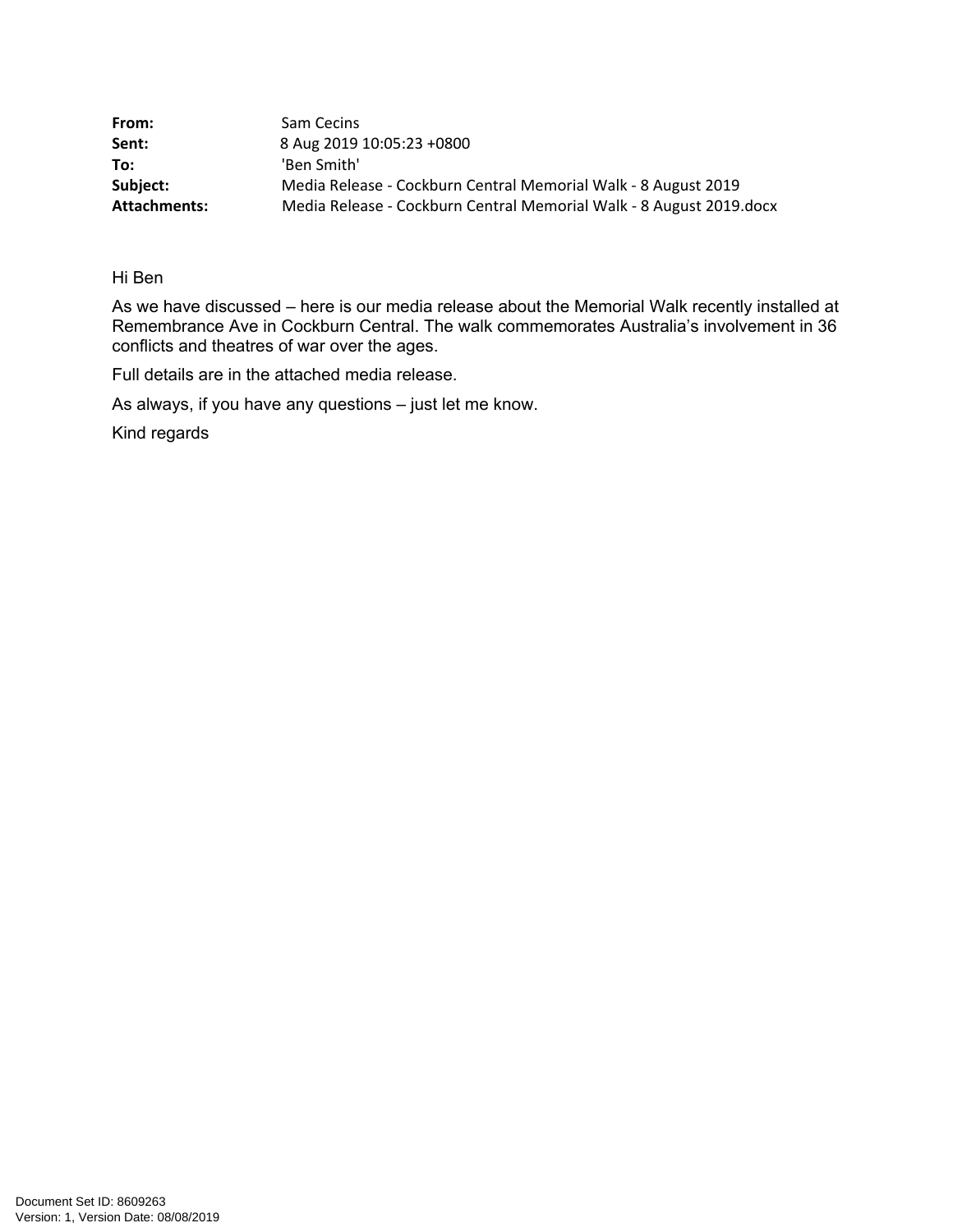**cockburn.wa.gov.au**





8 August 2019

## **Cockburn Memorial Walk to commemorate those who served Australia in conflicts across the ages**

In honour of Australia's rich military tradition, Remembrance Avenue in Cockburn Central has been transformed into a memorial walk commemorating Australia's involvement in conflicts and theatres of war throughout history.

Commissioned by the City of Cockburn, the Cockburn Central West Memorial Walk comprises 36 commemorative plinths installed on both sides of Remembrance Avenue.

Each of the 36 plinths is dedicated to a particular conflict or theatre of war in which Australian forces fought and information includes:

- The name and location of the conflict
- Dates for the beginning and end of the conflict
- The number of Australian veterans involved, wounded and killed in the conflict
- Period-accurate insignias representing the Australian armed services involved in the conflict

"The City is proud to memorialise the many Australians who served their country in both war and peace time and the sacrifices that they made," City of Cockburn Mayor Logan Howlett said.

"I would like to acknowledge the many local veterans who helped drive this project. The completion of this memorial walk is testament to your passion, dedication and commitment," Mayor Howlett said.

Digger Cleak OAM, President City of Cockburn RSL, praised the project.

"First I would like to compliment the Cockburn City Council for having the initiative to provide a lasting memorial for future generations to enjoy and appreciate and also learn of the dedication of service men and women who were willing to pay a huge sacrifice so that our country remains free," Mr Cleak said.

"I would also like to thank the City Council for inviting the City of Cockburn Sub-branch of the Returned & Services League to participate in a project that further strengthens the bond between the two entities.

"This is not the first time that Council has consulted with the RSL Sub-branch over memorial structures and events and is an example of what can be achieved when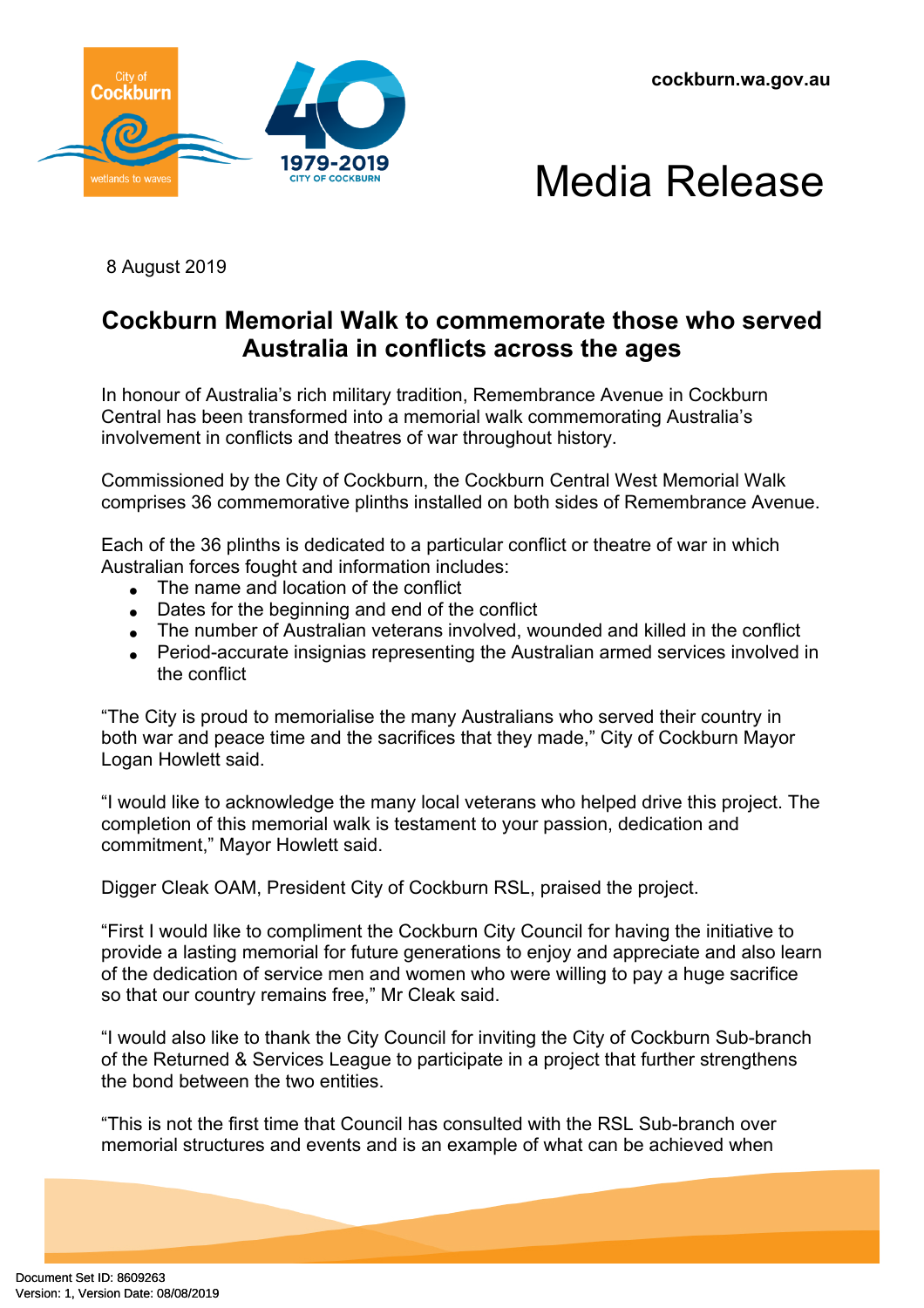



working together."

The 36 conflicts commemorated by the Memorial Walk are:

- 1- European and Aboriginal Conflict (1788-1890)
- 2- Crimean War (1853-1856)
- 3- New Zealand and Maori Wars (1845-1872)
- 4- Sudan Crisis (1885)
- 5- Second Anglo Boer War (1899-1902)
- 6- Boxer Rebellion (1900)
- 7- The First World War (1914-18)
- 8- Battle of the Cocos Islands (1914)
- 9- Gallipoli (1915-1916)
- 10-Battle of the Somme (1916)
- 11-Battle of Passchendaele (1917)
- 12-Battle of Beersheba (1917)
- 13-The Western Front (1918)
- 14-Russia (1919)
- 15-World War II (1939-1945)
- 16-Mediterranean (1940)
- 17-Royal Australian Air Force (1939-1945)
- 18-Defence of Crete (1941)
- 19-Siege of Tobruk (1941-1942)
- 20-Battle of Singapore (1942)
- 21-The Bombing of Darwin (1942)
- 22-New Guinea (1942-1943)
- 23-Royal Australian Navy (1939-1945)
- 24-Island Hopping (1939-1945)
- 25-North Borneo (1945)
- 26-The Korean War (1950-1953)
- 27-Battle of Kapyong (1951)
- 28-Malayan Emergency (1950-1960)
- 29-The Borneo Confrontation (1962-1966)
- 30-The Vietnam War (1962-1975)
- 31-The Battle of Long Tan (1966)
- 32-Peace Keeping (1980-2000)
- 33-Gulf War (1990)
- 34-East Timor (1980-2000)
- 35-Afghanistan War (2001)
- 36-Irag War (2003-2011)

The project was funded from the City's Developer Contribution Plan.